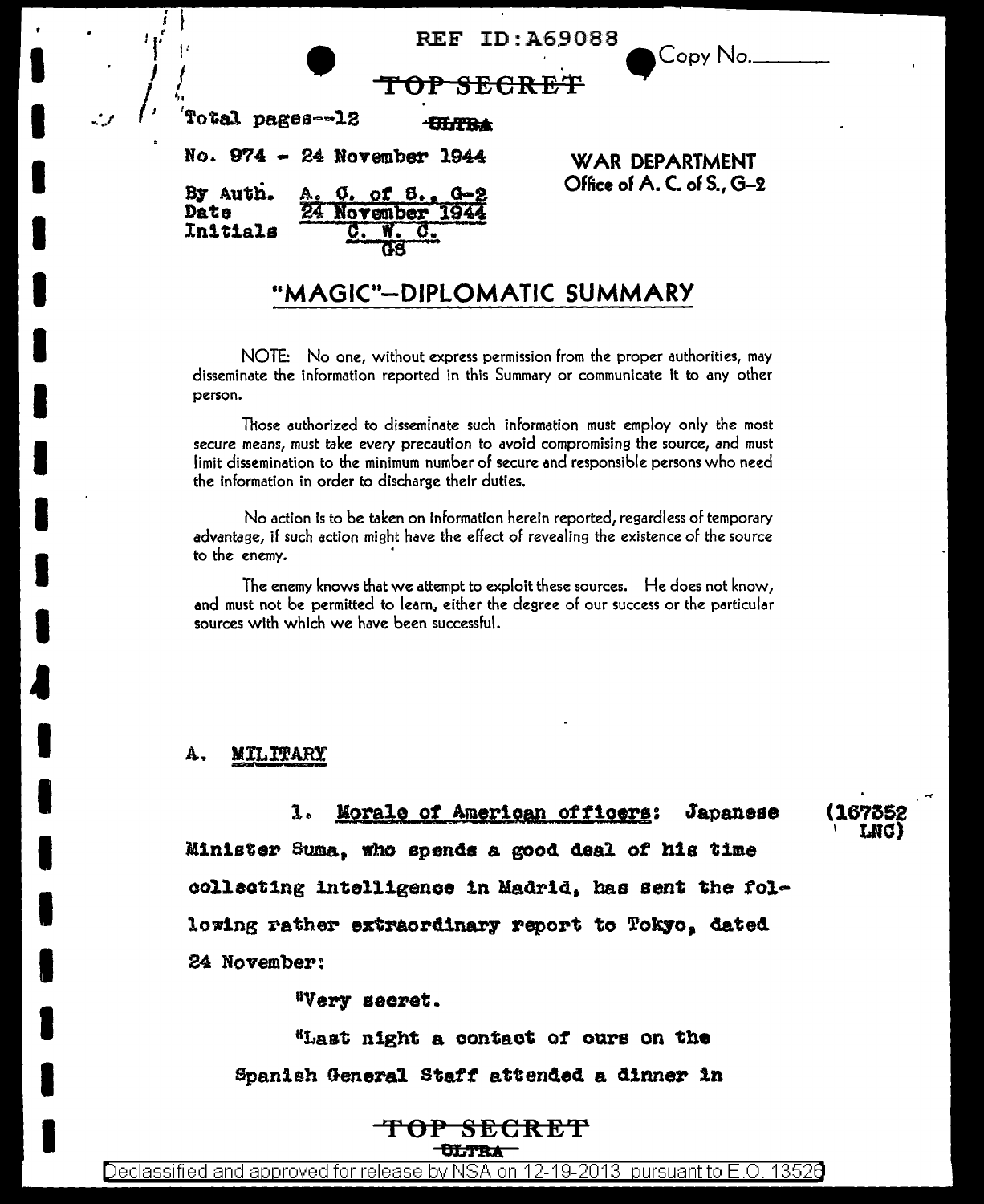## <del>TOP SECRET ULTRA</del>

honor of the American Thanksgiving, when they regularly celebrate the reelection of President Roosevelt. An American colonel was present. and he became very drunk. I am told that he said some very interesting things about the poor morale of the higher ranking officers of the American Army, due to the President's policy of promoting his friends.

"According to this colonel, one of the officers who has just been made a brigadier general is a completely ----- [word missing] person named Kuraruku /Japanese spelling/ who is several years junior to this colonel in permanent rank. 'It was purely a political appointment to pay off an election debt,' the colonel said. 'All this man has ever done is sit at a big desk in Washington and read Japanese codes, while the rest of us are trying to fight a war out here in the field.'

"Naturally I was not taken in for a moment by these drunken remarks about the security of the Imperial codes. However, in view of the notorious mercenary instinct of these Americans,

> $-2-$ <del>-TOP GEGRET ULTRA</del>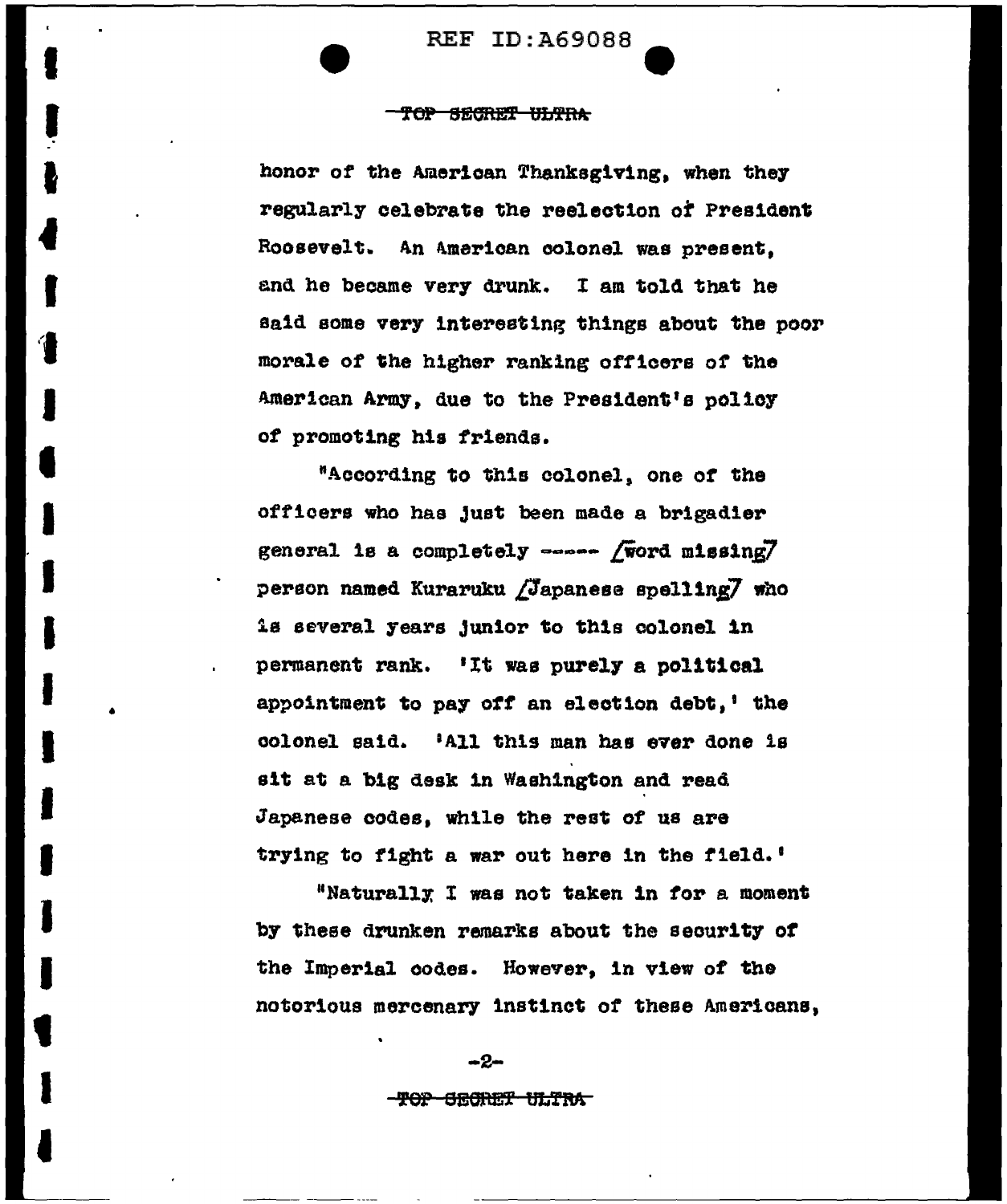**REF ID:A69088** 

## <del>TOP SEGRET VLTRA</del>

I believe that we could purchase some very useful information from the American colonel here. One statement he made was that 'with the kind of an Army this is getting to be. for two cents I would quit it tomorrow.'

"Please send the necessary funds at once.<sup>8</sup>

2. Further German concern about submarines (165378 08 in the Far East: As previously noted, German authorities **JFR** WHO) have been greatly disturbed by recent losses of German submarines in Far Eastern waters, and have attributed such losses to the failure of the Japanese to take proper security measures (FES 19, 20, 21 Nov 44).

It now appears that on 24 November German Ambassador Stahmer and his Military Attache, General Kretschmer, took up the problem with Foreign Minister The interview is described in a message **Shigemitsu.** from Shigemitsu to Ambassador Oshima in Berlin, only part of which is as yet available. Shigemitsu states that, in addition to himself, Admiral Kenkuchi Masasaki, "Chief of Naval Deception," was present at the meeting."

- 3⇔

<sup>\*</sup>Nothing appears in MIS files about Admiral Masasaki. F-22 advises that he graduated at the head of his class in the Osaka Polytechnical Middle School in 1898, was Moderator of the Black Dragon Society in 1910, and is considered to be a sound, conservative naval strategist.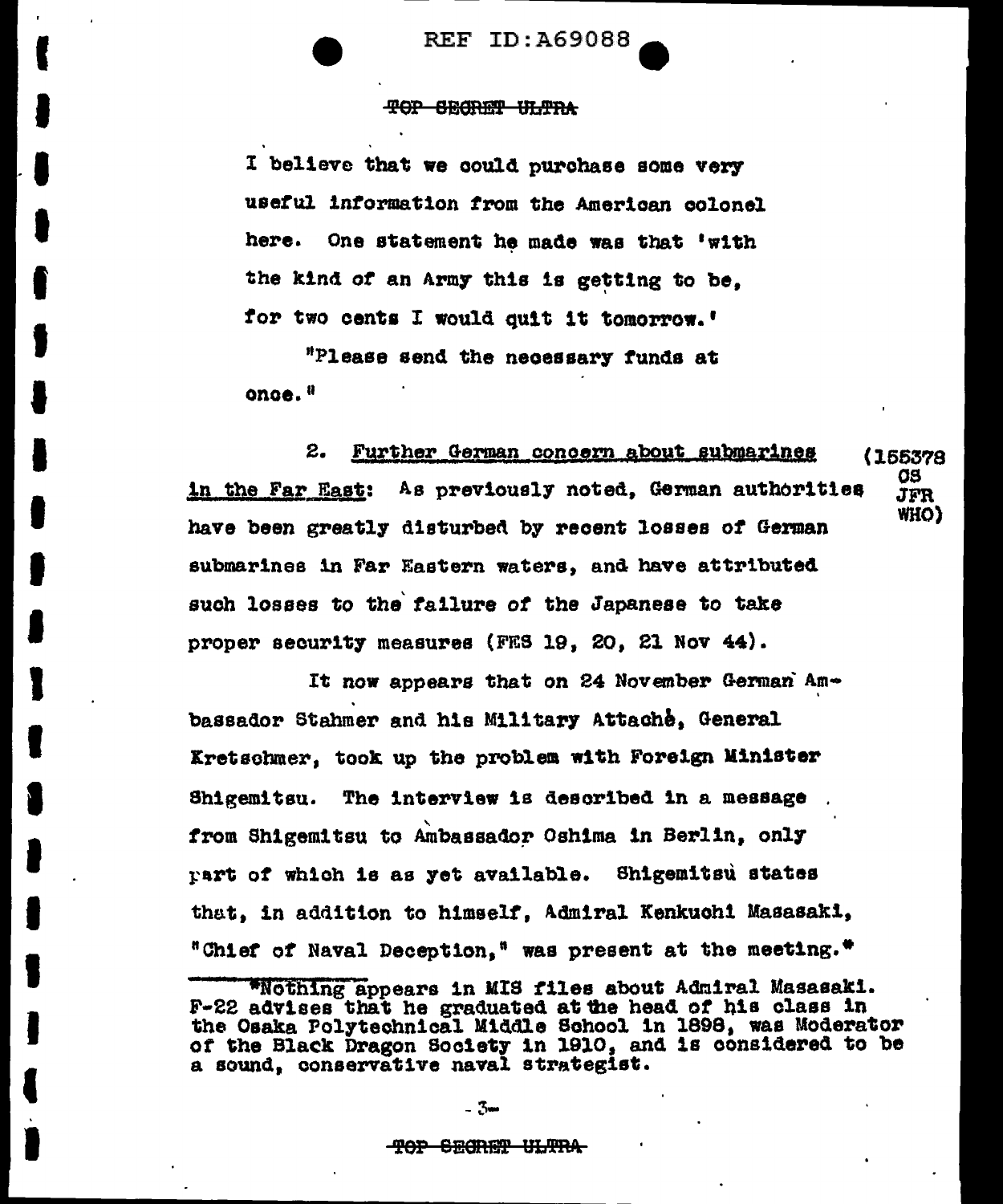## -TOP SECRET ULTRA

The conversation is said to have proceeded as follows:

> Stahmer: I have been instructed to express to Your Excellency my Government's deep concern over the many sinkings of Axis ships in Far Eastern waters in recent months. and over the deplorable loss of several of our own submarines in the Far East. I should like to explore with Your Excellency and with Admiral Masasaki the question of whether security measures can be improved in any way in order to prevent further disastrous losses.

Shigemitsu: I may say that we Japanese, too, have been most distressed by recent developments and are making every effort to improve the situation.

Masasaki: The whole problem of security has recently been under investigation by the Japanese Navy, and we have come to believe that Allied success has been due in large part to Anglo-Saxon snies landed by parachute throughout the Far East. For example, we have received several reports

mam

TOP SECRET ULTRA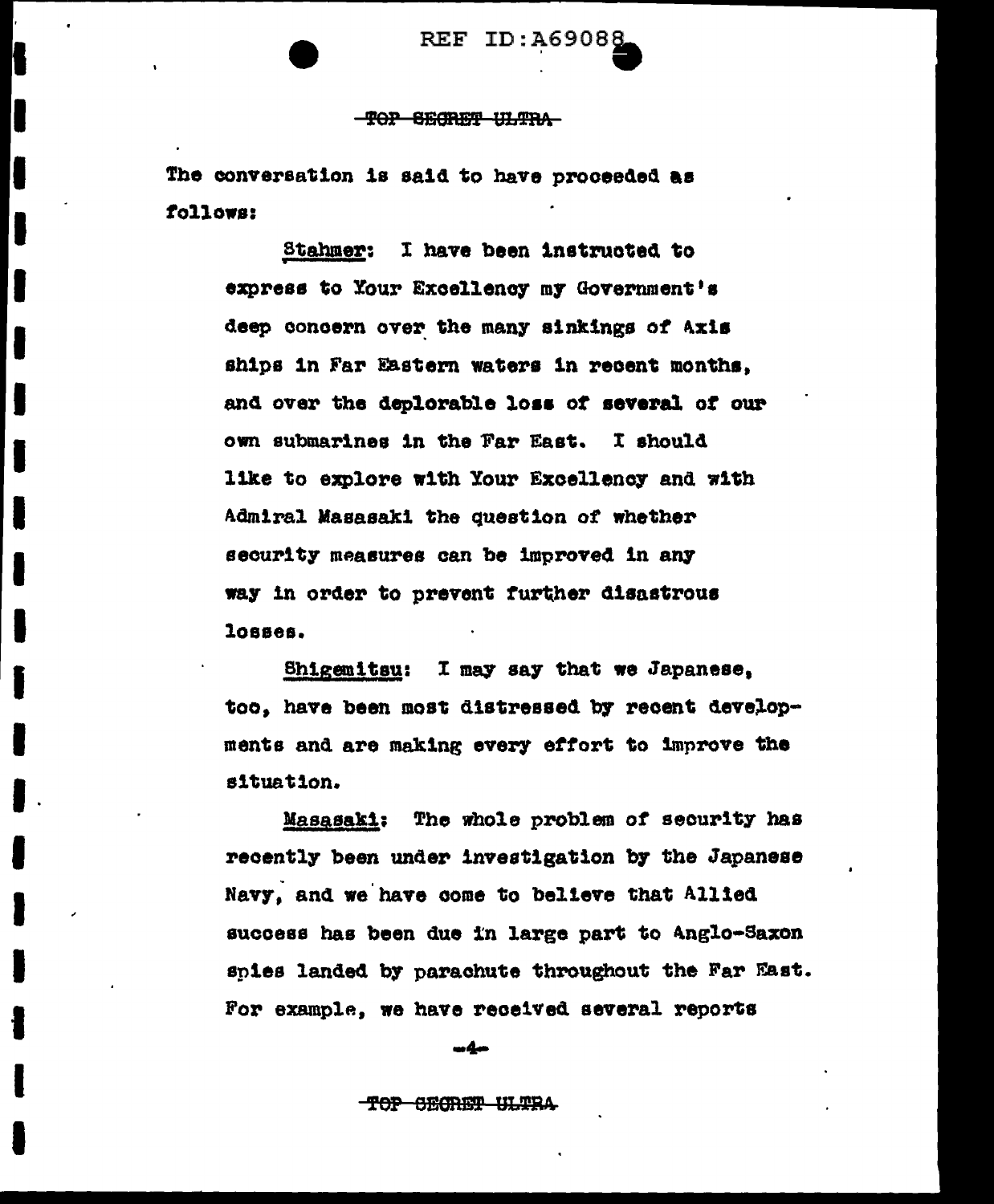## TOP SECRET ULTRA

indicating that large numbers of spies are hiding in special ----- (word reads "w----houses," possibly warehouses7 in Fukien Province.

 $\mathbf{r}$ 

Kretschmer: We Germans are inclined to agree with you on that point, having learned of several instances of such landings. However, we also have felt some concern from time to time about whether Japanese communications are entirely secure. We have received several reports that the Chinese have been intercepting Japanese code traffic. and that they have offered to make a complete exchange with the Anglo-Saxons of the results of their cryptanalytic efforts. With this and with other offers of help as a stimulus, they are said to have persuaded the Americans to build up a huge communications intelligence organization, and they have even picked the man to head it. Our informants first thought that the man chosen was General Stilwell, but we now have reason to believe that he is an officer named Bruce C. Clarke.

Shigemitsu: What you say alarms me greatly. particularly in view of a report we have just received from our Minister in Madrid (see Item A-1

 $-5-$ 

### <del>TOP SECRET ULTRA</del>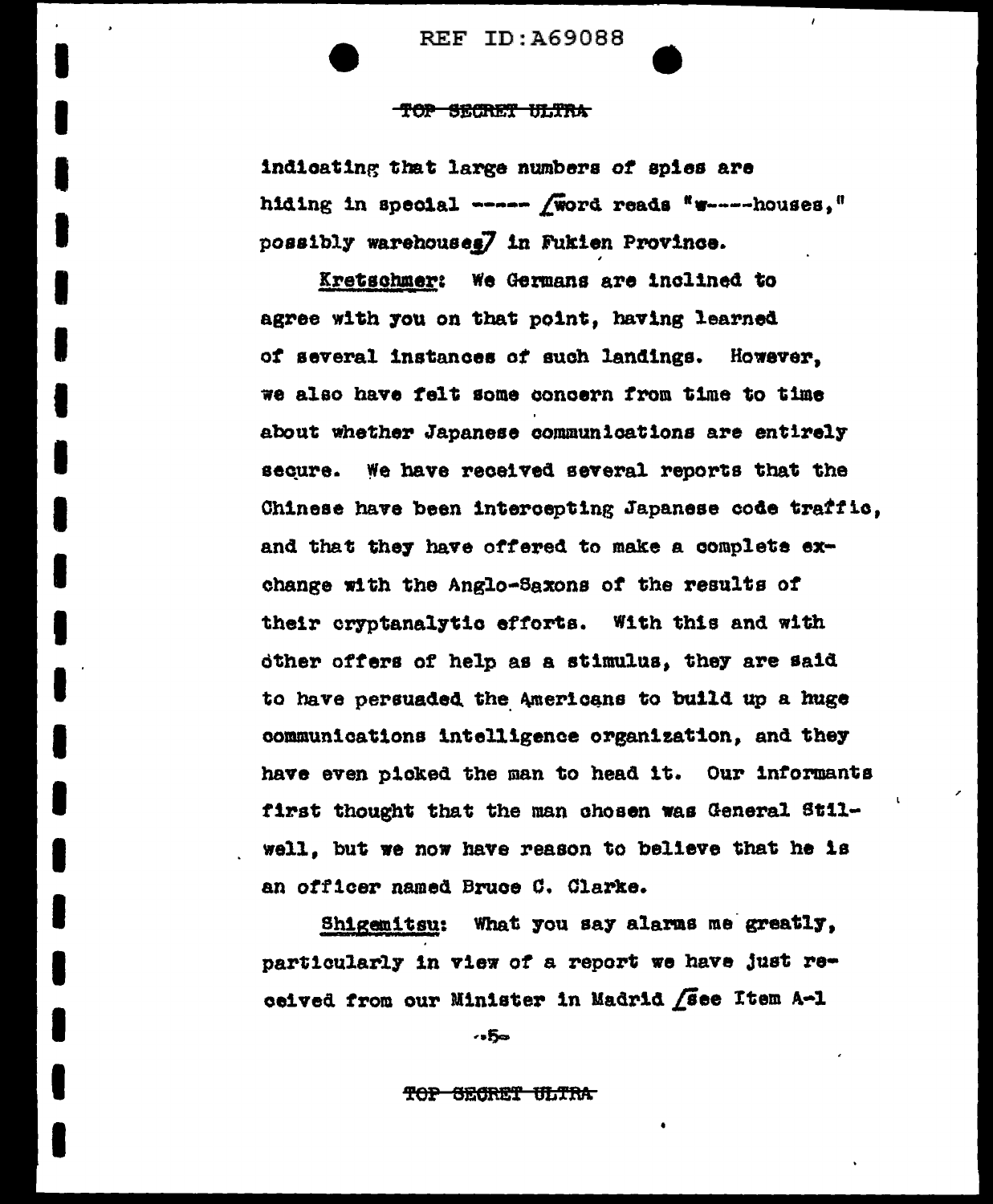## TOP SECRET ULTRA

above7. According to that report, an officer named Carter W. Clarke has been engaged in studying Japanese codes, and has recently received a promotion. We are not inclined to put much faith in that report, which could be a typical piece of American chicanery, designed to make us change our codes. However, in view of what you say it is certainly something we must keep our eye on.

Stahmer: The report you mention is somewhat puzzling to me. We had heard that two officers named Clarke had been promoted, one named Bruce C. and the other Carter W. From what our General Staff knows of these two men. Carter W. Clarke is a complete ----- *[Word* missing7 and Bruce C. Clarke is the only one who could possibly be qualified to head a communications intelligence agency. On the other hand, we have also heard of a plan whereby the notorious activities of the Office of Strategic Services are to be pooled with those of the Army Intelligence, and that one of the prime movers in that plan is this Carter W. Clarke. If that is

√-5⇔

<del>-TOP SEGRET ULTRA</del>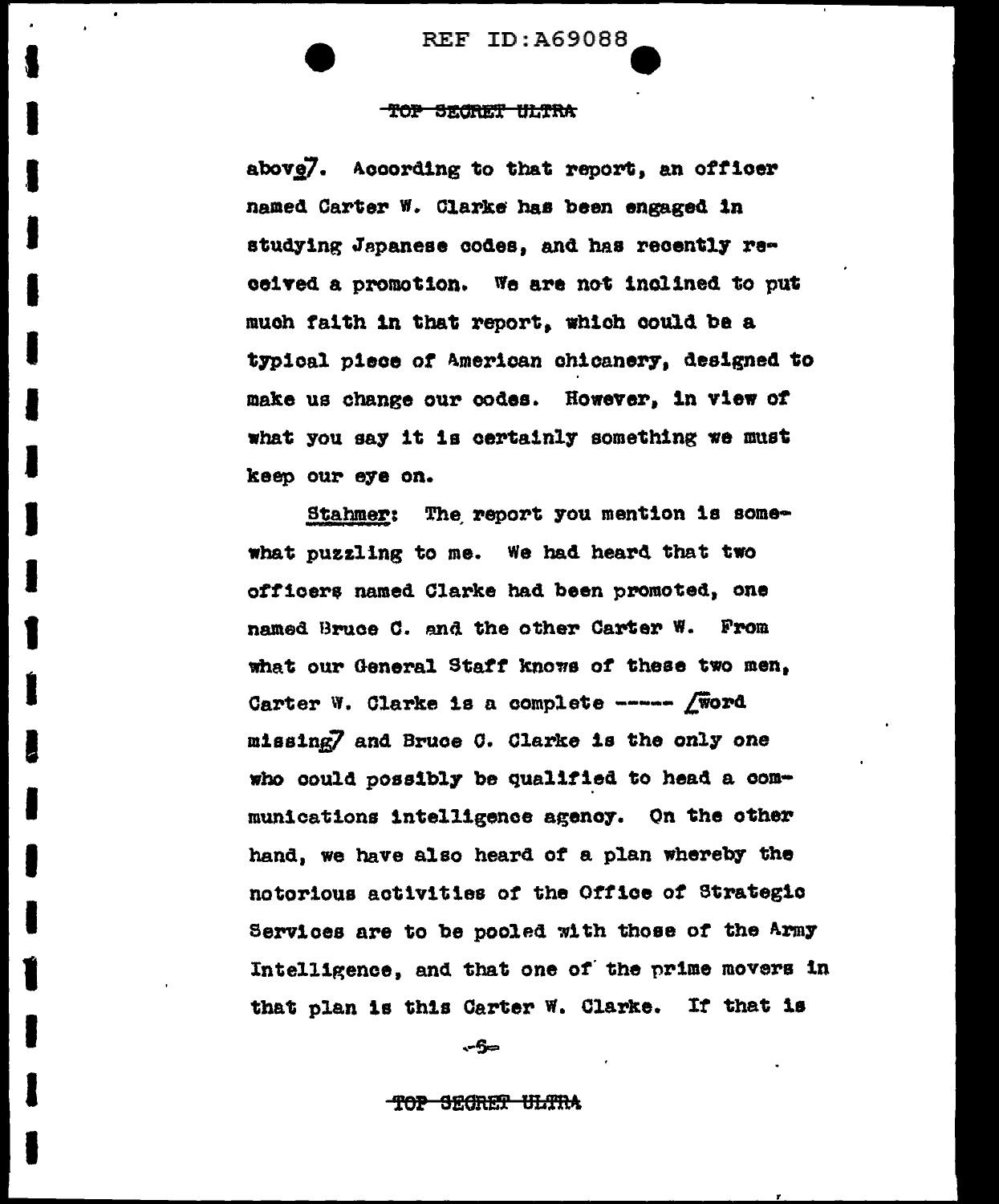## TOP SEGRET ULTRA

true there may be something to what you say. In that connection, I might call your attention to the fact that, according to our information, at the same time Clarke was promoted, the Chief of the Office of Strategic Services, General Wildman Donovan, was also advanced in rank.

Masasaki: It is my opinion that Carter Clarke and General Donovan are among the best brains in America, and I venture to say that if your information is correct they will stop at nothing to attain success in their common enterprise. If this comes about, indeed we are already up a creek with no paddle, and I have chosen my words carefully.<sup>\*</sup>

At this point Shigemitsu's message breaks off. However, an additional fragment is available which may possibly be of interest. It reads:

"Stahmer then asked me **Anigemitsu7** whether the Japanese had considered Berlin's proposed

\*Shigemitsu's version of Masasaki's words reads: "uou --0-- curiku (noo) patsujuru." (上翼水無梁)

### TOP SECRET ULTRA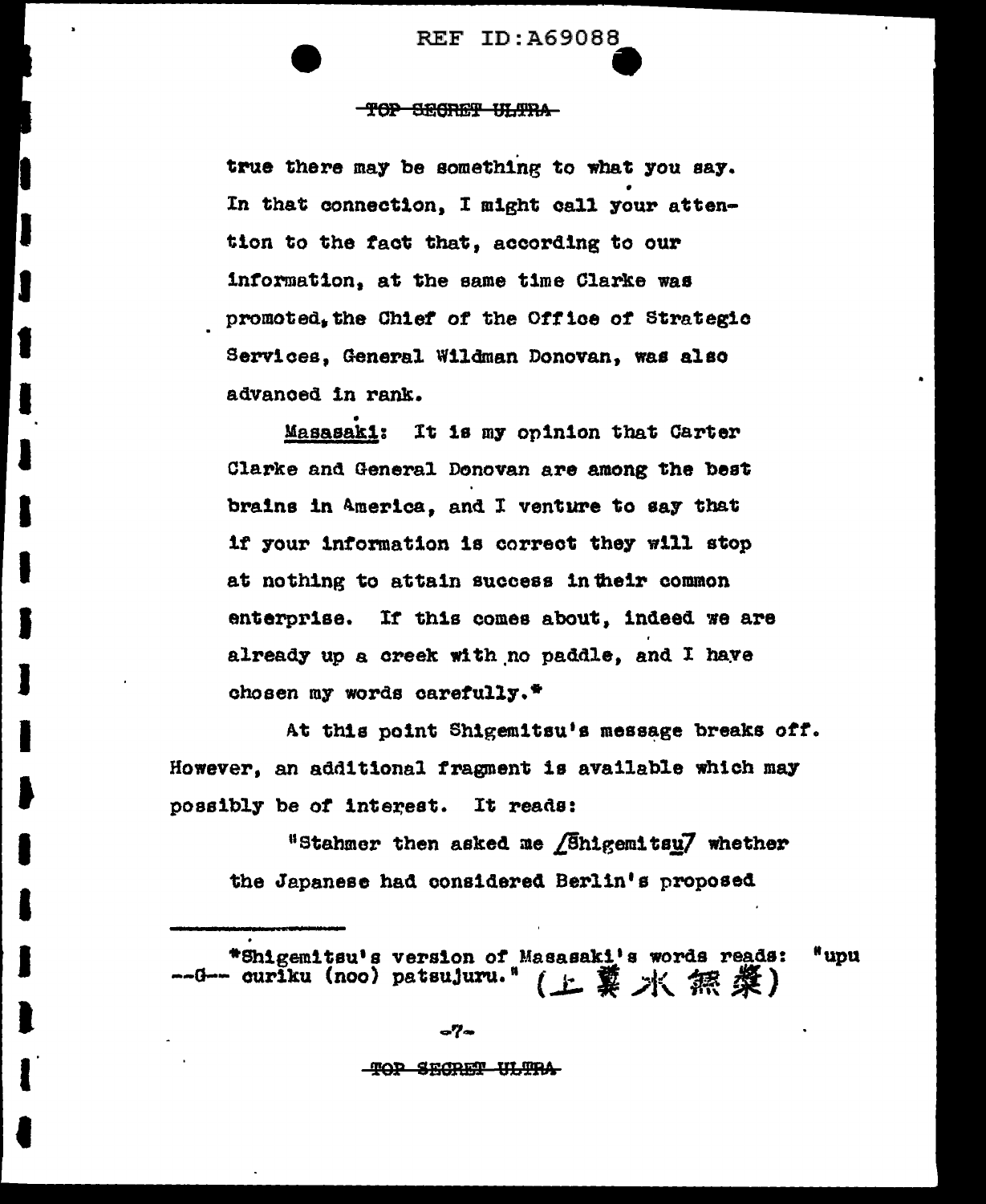#### SECRET ULTRA TOP

draft of a German-Japanese declaration of peace. To that I ----- (balance missing)."

.Note: The Japanese Army also seems to be disturbed about an officer named Clarke. On 23 November the Chief of the Army General Staff in Tokyo sent the following communication to Manila:

"We have intercepted an American message which appears to state that an American named 'Clarke' has just been made a 'field officer.' Since that is absurd, we are inclined to think that there has been some confusion, and that the Americans are actually planning an attack on Clark Field.

"Please take the necessary precautions."

Effect of B-29 attack on Tokyo: The only  $(JBB)$ 3. Japanese report yet to become available on this morning's air attack on Tokyo is badly garbled but contains the following sentence:

"During the attack there was a remarkable cessation of activity in the Yoshiwara."

> $-A$ TOP SECRET ULTRA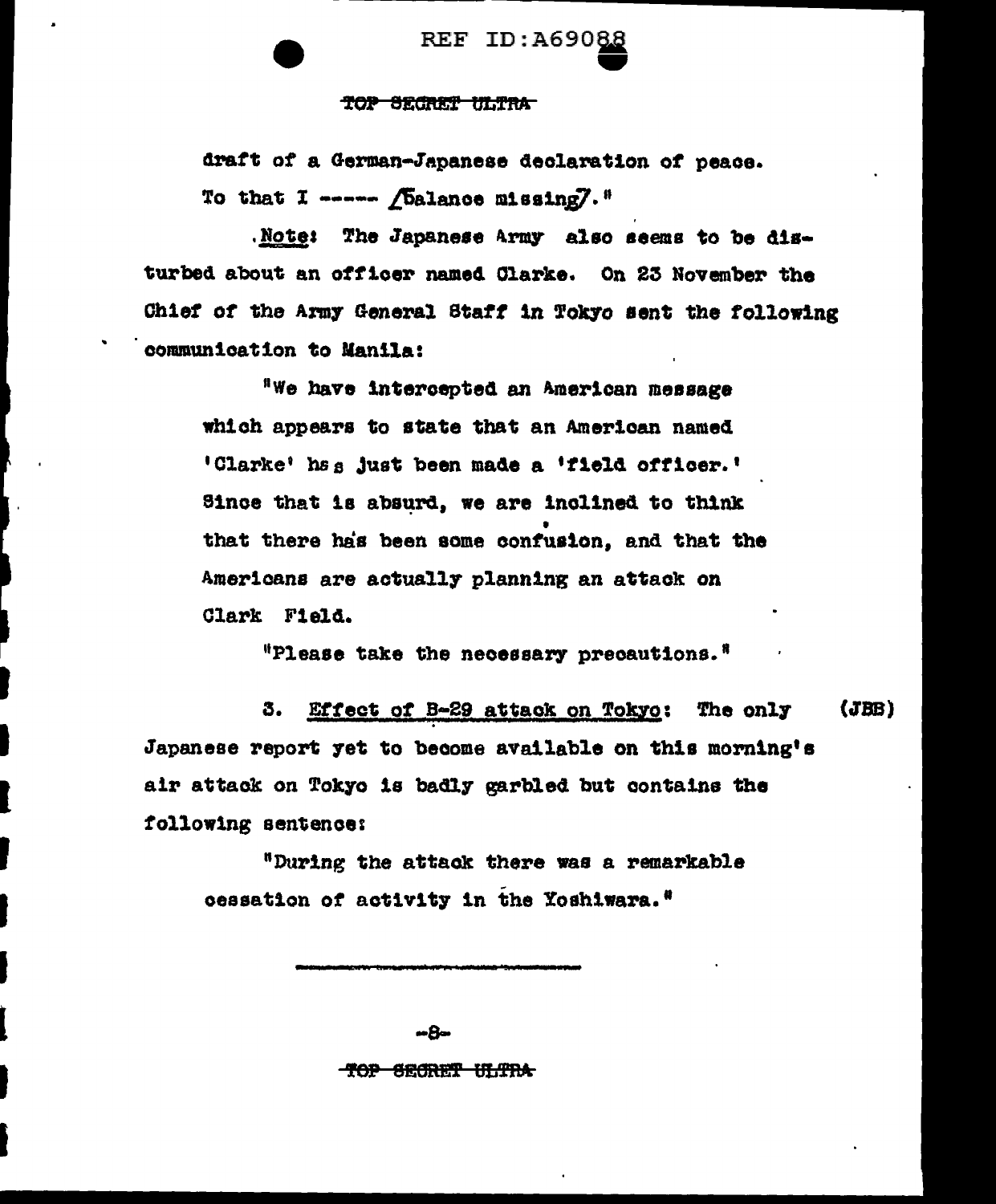## **TOP SECRET ULTRA**

#### B. **POLITICAL**

Russian-Turkish relations: Further ı. developments in Russian-Turkish relations are indicated by the following 19 November message from the Turkish Foreign Office to its Ambassador in Moscow:

"The ----- *[word garbled]* Minister, who will go to ----- (word missing) temporarily in order to report to his Government, came to the Ministry to say good-bye to me and to Acikalin. During the conversation, Acikalin recalled that on leaving Moscow in 1942 he had visited Molotov, and that Molotov had asked for information relative to the -----Several words missing7. Upon Acikalin's saying to the Ambassador that he would be very ----- Garble7, if he, the Ambassador, would like to give one or two impressions of the report that he would make to ----- [word missing7, the Ambassador said that he was basing his report on the most recent ----- $\sqrt{garble}$  of -----  $\sqrt{w}$ ord missing, the President, as was natural, since they were a very clear explanation of the ----- *[words missing]*.

(H 152748 ire :

-9-

<del>-TOP SECRET ULTRA</del>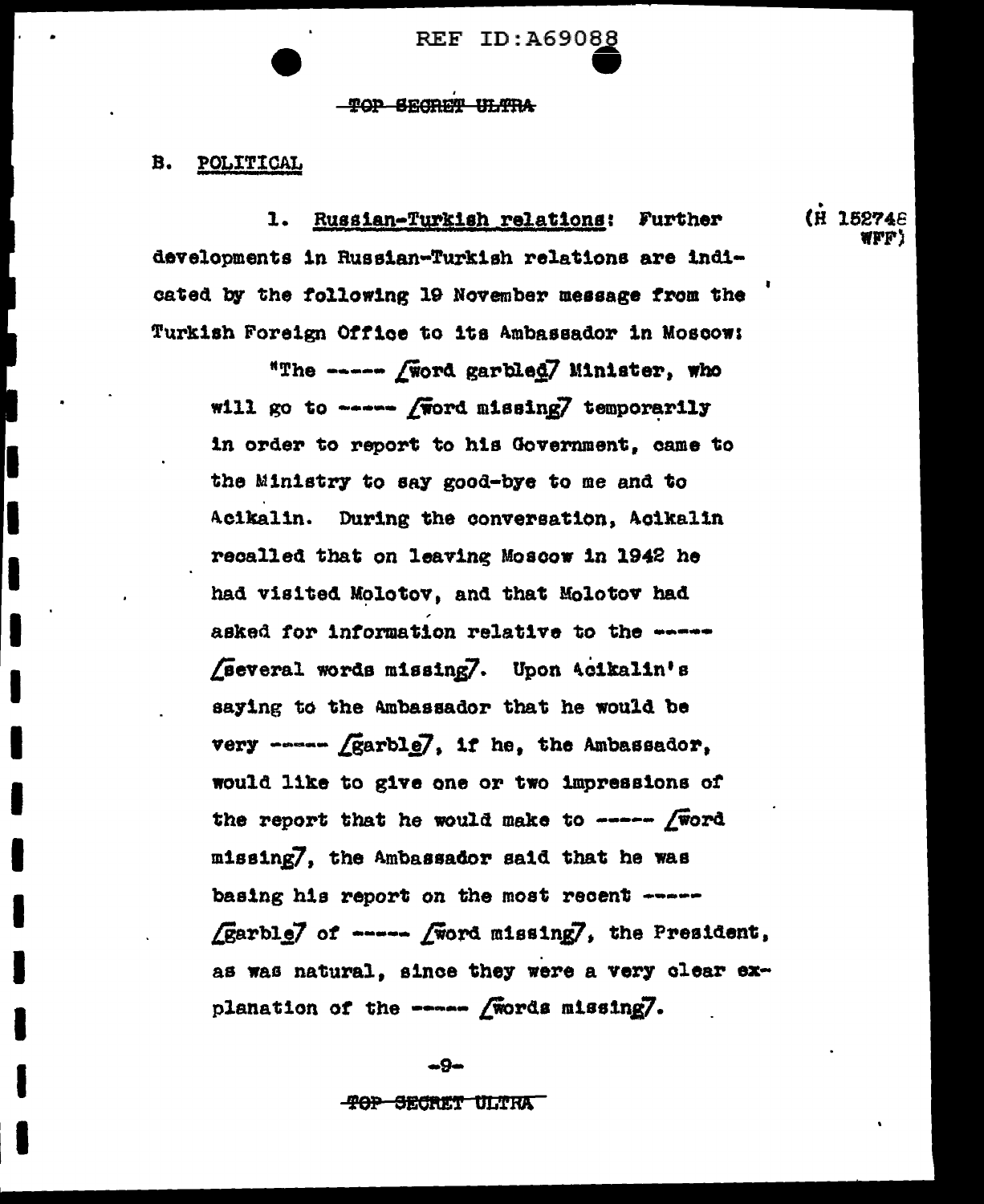**REF ID: A69088** 

## TOP SECRET ULTRA

"To this answer which the Ambassador gave us, Acikalin (?replied?) in a statement which supports Hedy Lamarr (sig7 and the clear presentation of ----- [garble] as expressed in these ----- *[word missing]*. There was a ----Words missing/ atmosphere during the conversa-In order to facilitate the ----- [garblg] tion. of the Ambassador, a special ----- *finort* word missing7 was assigned to him."

**ECONOMIC C.** 

Nothing to report.

-10-

**SECRET ULTRA** TOP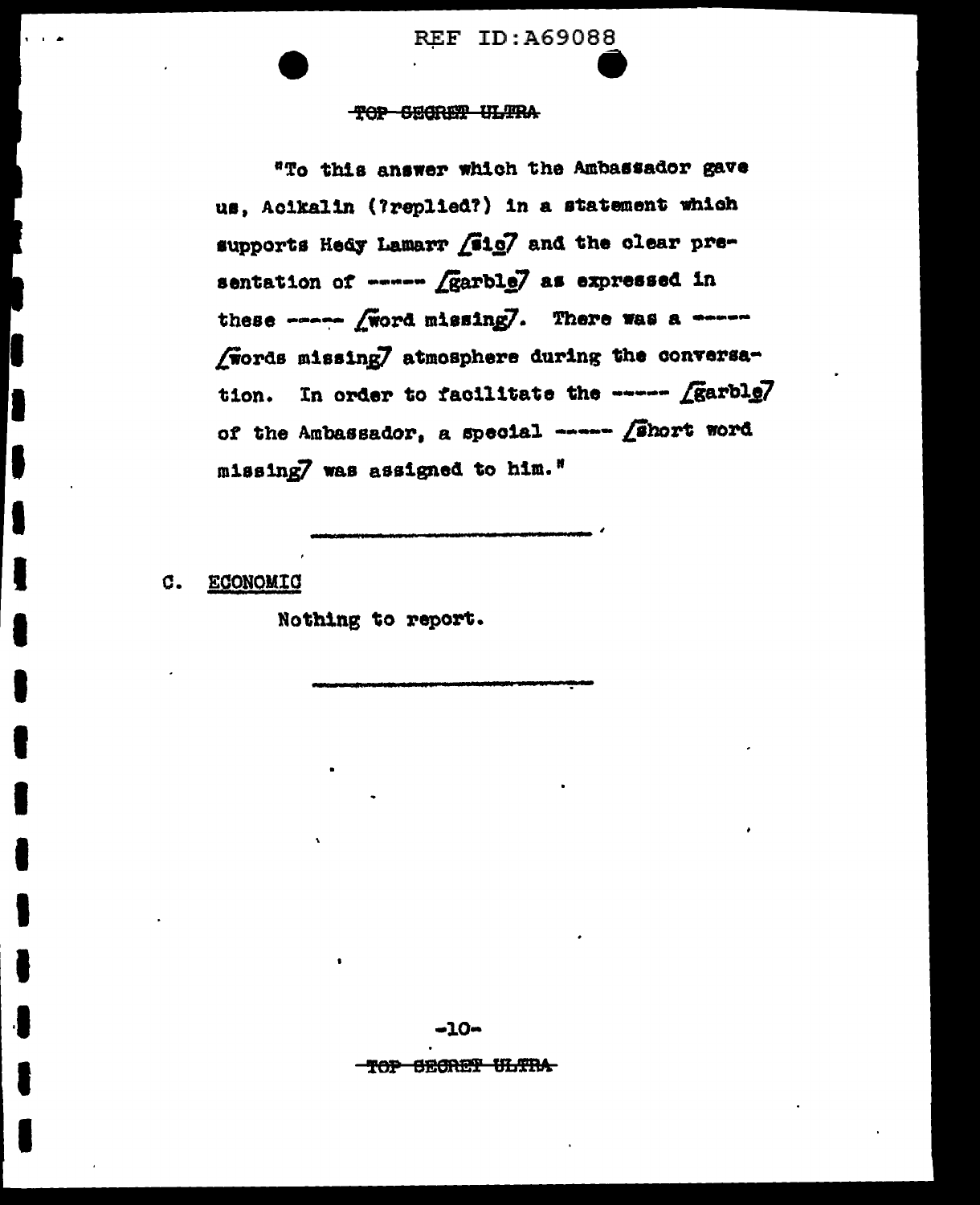#### סראיי SECRET ULTRA

#### D. PSYCHOLOGICAL AND SUBVERSIVE

 $1.$ Hitler receives new Argentinoan envoy: (H 123123 ዋፉኮ ነ Recent Summaries and other sources have noted various rumors that Hitler died as a result of the 20 July attack on him, or that he is ill--possibly mad--and in seclusion.

The possibility that Hitler is alive and normal. or that a very clever double is taking his place, is indicated by a 23 November report from the new Ambassador of Argentina to Germany. The Ambassador--Dr. Alfonzo Caracul Boca Maria Jesus Guano y Leche--states that he was summoned to Berchtesgaden on the night of 22 November for the purpose of presenting his credentials in person to the Fuehrer. The report goes on to note that "contrary to recent rumor, the Fuehrer appeared to be in excellent health and spirits; and during the entire audience he kept time with his hands to Wagnerian music which was pouring forth from an American Capehart machine."

The Ambassador ends his report with the following observation:

"Except that there are no rugs on the floor of Hitler's study. I observed nothing untoward during my audience with him. However,

## $-11-$

### TOP SECRET ULTIA